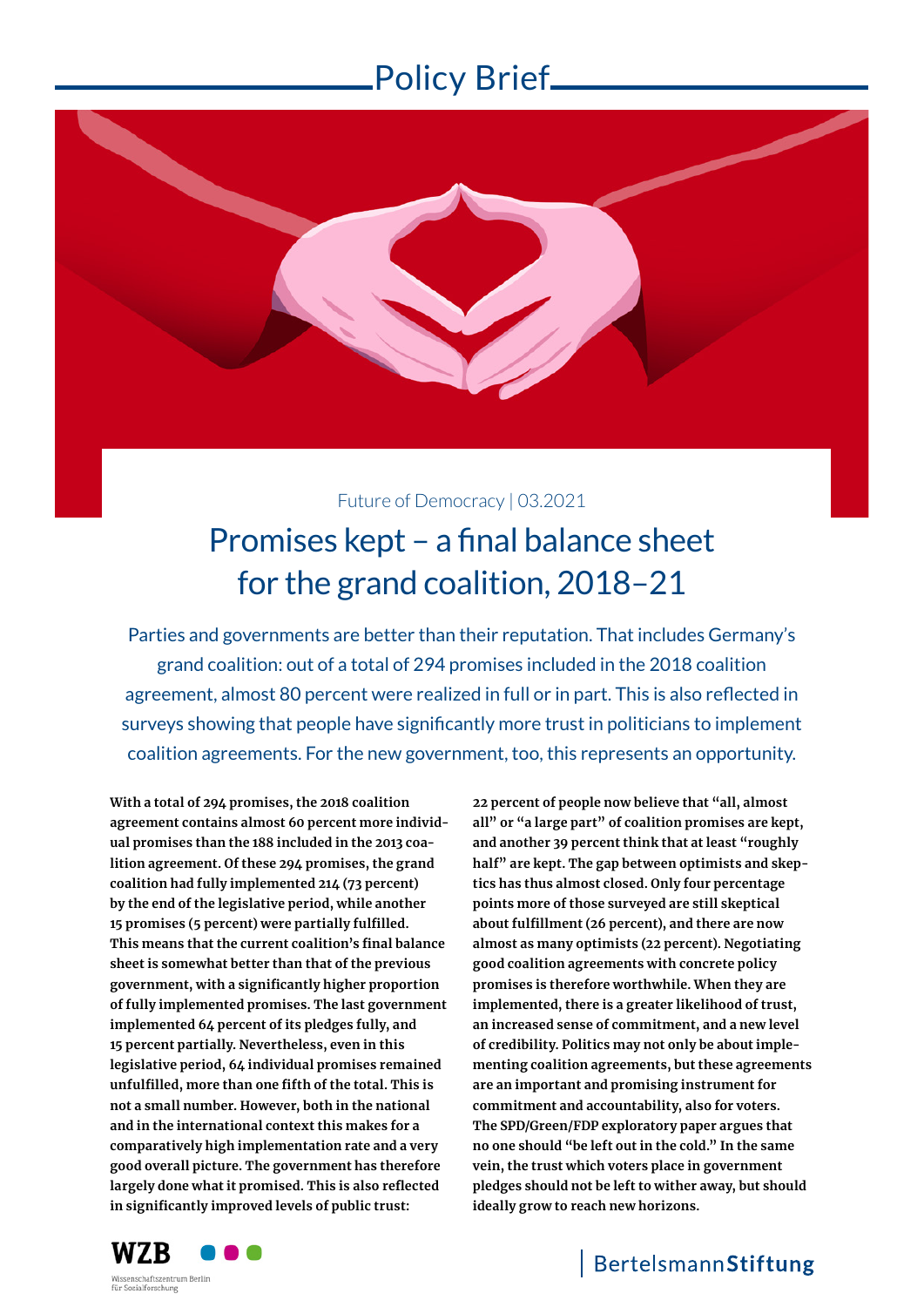### **The 2018 coalition agreement with 294 "real" government promises**

For our final review of the 2018 coalition agreement between the CDU/CSU and the SPD, we examined whether a total of 294 "real" government promises were fulfilled. This is two fewer than in the midterm review at the middle of the legislative period (Vehrkamp/Matthieß 2019a), because the final research led to the merging of two promises in the policy field of Transport and Digital Infrastructure. With a total of 294 promises, the 2018 coalition agreement contains almost 60 percent more than the 188 individual promises in the 2013 coalition agreement. The yardstick for classifying a promise as "real" is its verifiability: only if it is formulated in sufficiently concrete terms is its implementation verifiable. For example, the statement, "We want better climate protection," is too vague to be a real promise, whereas . We promise to introduce a CO2 tax" is sufficiently specific to verify (non)implementation. This means that in this study only those promises are examined that are sufficiently clearly formulated and contain an empirically verifiable fulfillment criterion against which their implementation can be measured. On the basis of legal texts, official statistics, and other sources, promises are then coded as "not fulfilled," "partially fulfilled," "completely fulfilled" or "cannot be determined." A promise is considered to have been fulfilled in full only if the promised measure or the envisaged goal has also been realized in full. If it has not been implemented to the full extent promised, it is considered partially fulfilled. If the relevant legal situation has not changed, then the promise remains unfulfilled. The vast majority of individual promises are only mentioned once in the coalition agreement. However, some are mentioned several times, giving them more weight. These include many of the politically weightier individual pledges, such as the introduction of a basic pension ("completely fulfilled"), the creation of a skilled labor immigration law ("completely fulfilled") and the limit on refugee numbers ("completely fulfilled"). The more "minor" promises include, for example, the introduction of a wilderness fund ("completely fulfilled") lower taxation of electric cars as company cars ("completely fulfilled") and testing new procedures against noise pollution ("completely fulfilled").

Our research into fulfillment rates is not weighted according to more or less salient promises, but examines and evaluates all individual promises in the coalition agreement equally. However, a separate analysis

at the midpoint of the legislative period showed that in this respect there is no difference – or no significant difference – in implementation rates (Vehrkamp/Matthieß 2019b). This rules out the possibility that the balance sheet has been "massaged" so that the implementation of smaller projects outweighs the non-implementation of more ambitious projects.



\*Note: Because two promises were merged in the policy area of Transport and Digital Infrastructure, the total is different from the number of promises in our midterm review in 2019.

BertelsmannStiftung

Source: Coalition agreement 2013 (as of 30.09.2017) and 2018 (as of 26.09.2021), own research and calculations.

According to these criteria, the incumbent federal government had already fully implemented almost half (48 percent) of its promises by the midpoint of the legislative period in September 2019. In addition to this, just under one fifth (18 percent) had already been partially fulfilled or were in the process of being implemented. As of the cut-off date of September 30, 2019, this resulted in a midterm balance sheet which looked like the grand coalition could break records: in its first 18 months in office, the federal government had already realized or at least set about realizing two thirds of its promises. Only about one third of the promises had not been tackled at all by the halfway point. But how does the final balance sheet of the grand coalition 2018–2021 look, following the Bundestag elections on September 26, 2021?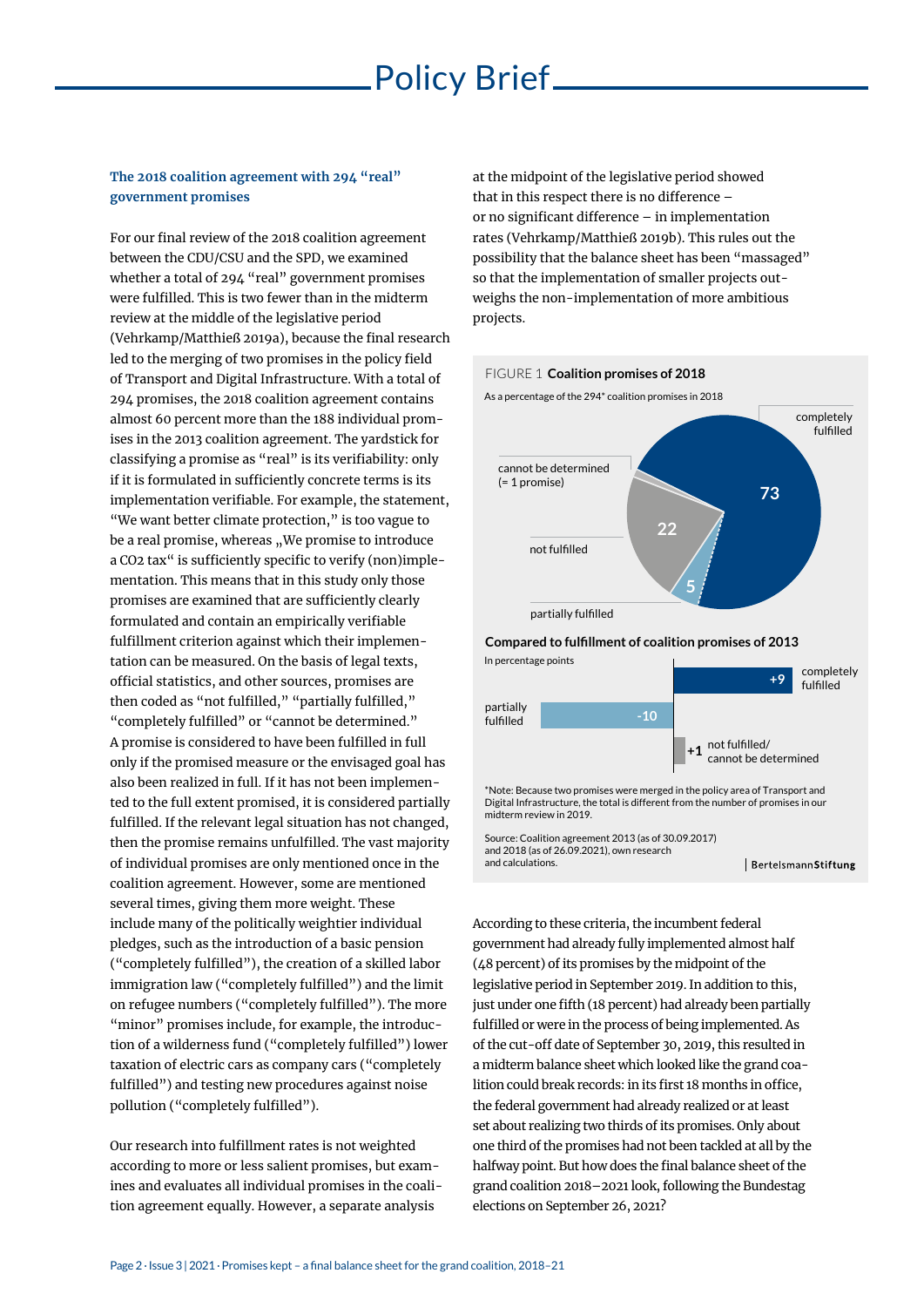### **Almost 80 percent of all promises kept in full or in part**

Of the 294 individual promises made in the coalition agreement, the grand coalition completely fulfilled 214 (73 percent) by the end of the legislative period, while a further 15 promises (5 percent) were partially implemented. Sixty-four promises (22 percent) were not implemented. In only one case, it proved impossible to determine whether a promise had been fulfilled. Compared to the implementation record of the previous government (2013–2017), the incumbent government has thus kept significantly more of its promises in full, in terms of number and proportion: it fulfilled 214 promises completely, compared with the 120 promises kept by the previous government. Proportionally, too, its performance was better: almost a seventh more promises were fulfilled (9 percentage points) than in the previous legislative period. At the same time, the ruling grand coalition has left 15 of its promises partially fulfilled, and 64 have not been fulfilled at all. The proportion of only partially fulfilled promises was thus ten percentage points lower, and the proportion of unfulfilled or indeterminable promises was one percentage point higher than the corresponding figure for the previous government. When it comes to assessing this final balance, two aspects are particularly important: on the one hand, the proportion of completely fulfilled promises is significantly higher than under the previous government. While just under two thirds of the promises in the coalition agreement of 2013 were fulfilled, the proportion of completely fulfilled promises from the 2018 coalition agreement is almost three quarters (73 percent). In addition to this, the current government made significantly more promises in the first place, meaning that when it comes to compliance, the final balance turns out even better for the current government, than for the previous government, which already kept a large proportion of its promises.

The second important aspect is the proportion of promises which were not fulfilled or which could not be determined; at 22 percent, this remains roughly the same as it was for the previous government. The higher proportion of completely fulfilled promises has therefore not reduced the proportion of unfulfilled promises, but only the proportion of partly fulfilled promises. The current government has therefore succeeded in realizing the vast majority of the projects which it began by the end of its time in

office. What it has not done is reduce the proportion of unfulfilled promises: if we include promises with an indeterminable status (five in the 2013 coalition agreement and one in the 2018 coalition agreement), the shares of unfulfilled or indeterminable promises are almost the same at 21 respectively 22 percent, respectively. This means that around one fifth of each coalition agreement was not implemented.

#### FIGURE 2 **Perceived implementation of coalition promises**

"How many of its projects from the coalition agreement did the grand coalition enact?"

In percent (change since 2019 in brackets)



Source: Allensbach Institute Survey conducted

on behalf of the Bertelsmann Stiftung

(May 2017, February 2018, June 2019, September 2021).

### **A very good final balance for the grand coalition…**

Overall, this means that the current federal government has realized almost 80 percent of the promises from the coalition agreement, either in full or in part. Such a high level of implementation allows us to give it an overall rating of "Promises kept", resulting in a very good final balance sheet. This does not yet constitute an assessment of "good" or "bad" government policy, but it does demonstrate great reliability and fidelity when it comes to realizing plans.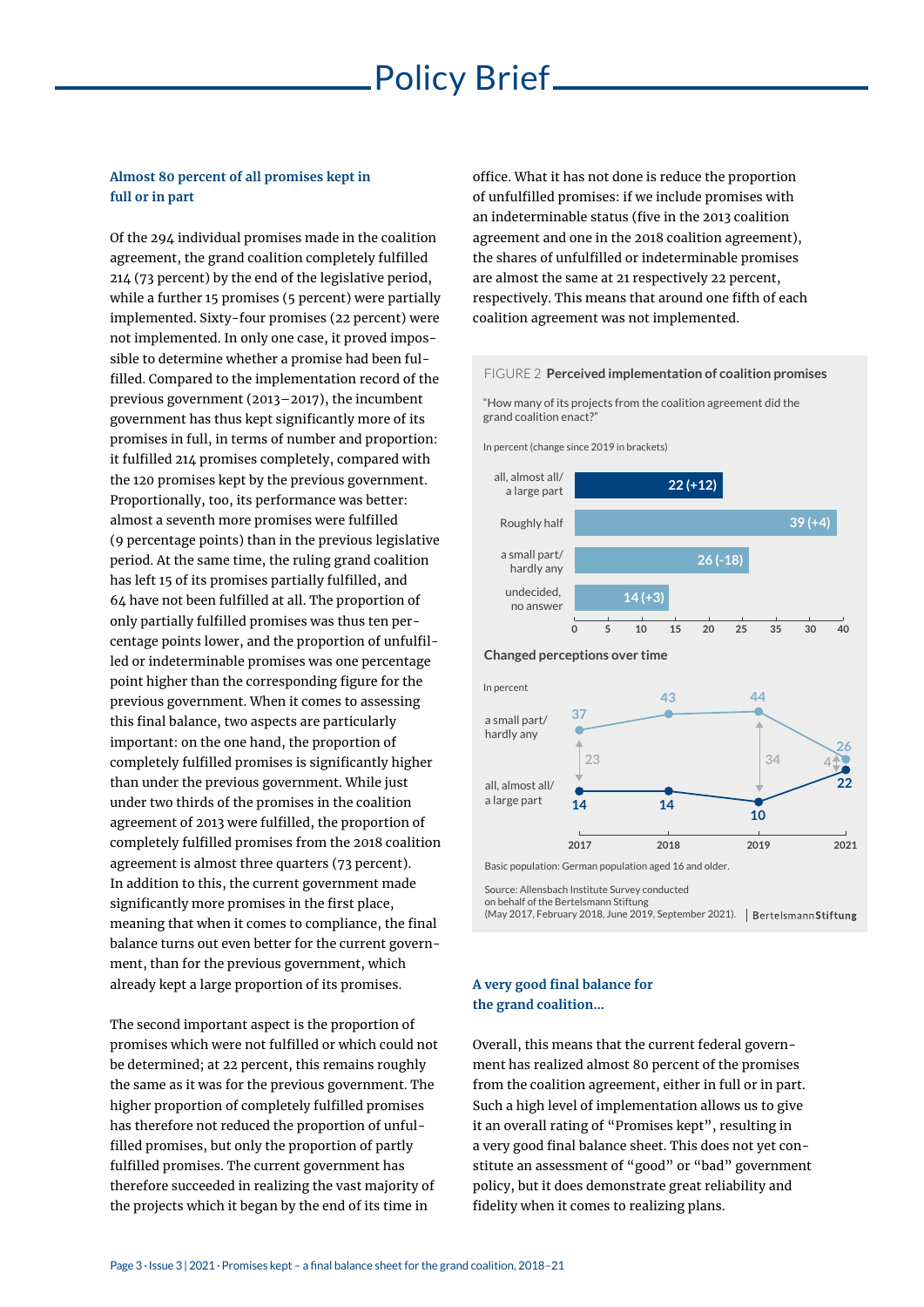Once again, the current government has to a large extent done as it promised to do. It has distinguished itself through its reliability, predictability and credibility. At a time of dwindling trust in politicians, parties and governments, these qualities are of great intrinsic value. They show that politicians do not simply do what they want, but follow defined goals, and that they do implement a large proportion of the measures agreed upon. In two-party systems, in which one party usually has a governing majority, it is not unusual to see governing parties implementing such a high proportion of the promises made in their election manifestos. In Great Britain, the implementation rate of election promises is as high as 80 to 90 percent on average (Royed 1996). In multi-party systems such as Germany, where governments are usually formed by several parties, the average implementation of election promises is significantly lower, at only slightly over 60 percent (Ferguson 2012). Thus, the high implementation rates of coalition pledges in Germany almost reach the very high compliance levels of single-party governments. In multi-party systems, election promises and election programs can only be faithfully implemented and fulfilled at a lower rate because they are always "filtered" or "negotiated," translated into compromises which become part of the government program in a coalition agreement. Whereas in two-party systems there is a process of balancing interests and building compromise within each party, in multi-party systems this process only takes place once the negotiations begin between the parties while building a government, and above all during the brokering of the coalition agreement. The implementation of that agreement then leads, at least in Germany, to implementation rates which are certainly comparable to those of single-party governments. All in all, this is a very good testimony to the effectiveness of coalition management in Germany and of the incumbent government in particular.

#### **Sources:**

The survey data cited in the text was collected by the Allensbach Institute from September 11 to 23, 2021, on behalf of the Bertelsmann Stiftung. A total of 1,553 respondents aged 16 and older were interviewed face-to-face. The results are representative of the German population. The coding of the 2018 coalition agreement and the research on fulfillment were conducted by a team led by Theres Matthieß (Mannheim Center for European Social Research) and Lars Bischoff (Bertelsmann Stiftung), with contributions from Luise Martha Anter, Nico Eschkötter, Carlo Greß, Robin Groß, Pauline Kleinschlömer, Svea Komm and Lisa Zehnter. For more methodological details, see the study (in German) "Besser als ihr Ruf – Halbzeitbilanz der Großen Koalition zur Umsetzung des Koalitionsvertrages 2018" by Robert Vehrkamp and Theres Matthieß, Bertelsmann Stiftung, Gütersloh, November 2019. Cover image: © Roman - stock.adobe.com

#### **... dampened by the Corona effect?**

Nevertheless, the unchanged and not insignificant proportion of unfulfilled promises slightly clouds the overall very positive assessment of the implementation of the 2018 coalition agreement, especially since the unfulfilled promises also include some of the more important coalition projects. The coalition did not keep its promise to anchor children's rights in the constitution; it did not succeed in restricting the use of fixed-term contracts without material grounds in labor law; it was frustrated in its attempt to declare further safe countries of origin in refugee policy, and it failed to adopt a federal budget without new debt. Overall, the proportion of unimplemented and not even partially fulfilled promises is not insignificant, at around one fifth. Why is that?

In some cases, it is clear that the coalition parties deliberately chose not to implement their promises. But this can have very good and understandable reasons, as shown, for example, by the borrowing in the federal budget. Circumstances can change during a legislative period and relativize agreed goals, render them obsolete or even reduce them to absurdity. In the Corona pandemic, government borrowing suddenly became an existential necessity for many businesses and for the people affected by the pandemic. In this case, no one would dispute the "good" reasons for not keeping a promise made under different conditions. Still, even if there are good reasons in some cases, the stagnant rate of one fifth of promises not even partially fulfilled cannot be seen as satisfactory. Particularly since the midterm review suggested that a much better figure would also be achieved in the final review. By the middle of the legislative period, the government had already made a start on fulfilling two thirds (66 percent) of its promises, leaving only just over a third (34 percent) of promises which had not yet begun to be implemented. This was a very good interim result: the previous government had yet to make a start on almost half of its promises (49 percent) by the halfway point. Yet the rates of unfulfilled promises end up similarly high for both coalition agreements. How can this be explained?

Here, too, the Corona pandemic could be an important explanatory factor: the government has evidently succeeded much better in continuing to work on established projects than in setting up new projects that had not yet been broached at all at the halfway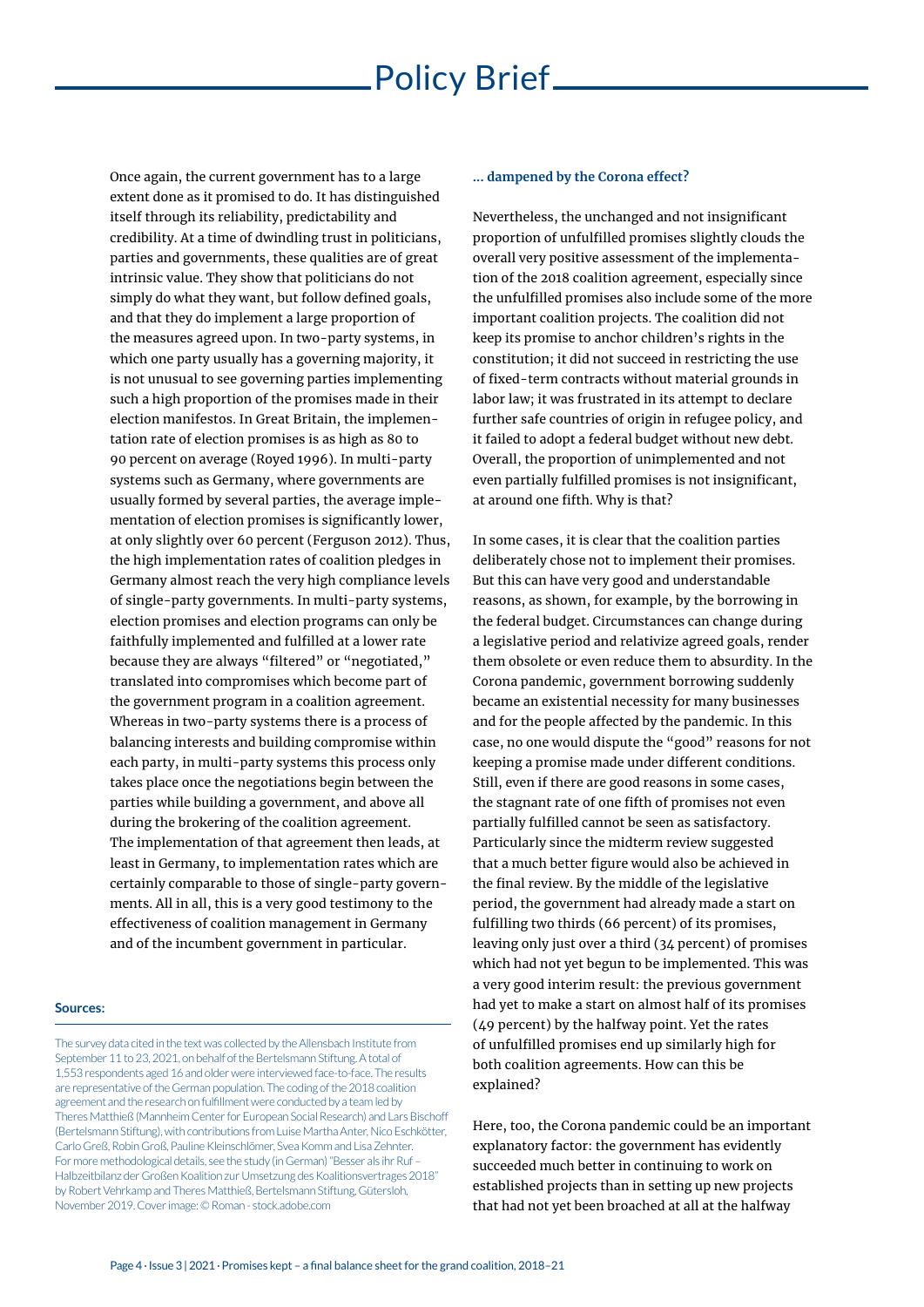point. The enormous burden of the Corona pandemic obviously did not allow this, and in the second half of the legislative period it almost completely absorbed the energy needed to tackle new projects. At any rate, the government was only able to initiate about a quarter as many new projects in the second half of the legislative term as in its first half. Without the Corona pandemic, the very good final balance might really have become "record-breaking." As it is, the overall assessment remains "very good."

### **Increased confidence in governments to keep promises**

The fact that the last two governments have generally remained highly faithful to their promises may also have led to a clear improvement in citizens' confidence that plans will be put into action. The good rate of implementation at the midpoint of the legislative period may also have contributed to this. There is at least a noticeable change in public opinion on this subject: when asked whether and to what extent the promises made in coalition agreements are generally realized, only ten percent of respondents in 2019 said that either "all, almost all," or at least "a large part" of all promises were actually kept. Fourty-four percent assumed that only "a small part" or "roughly half" were kept. With this, the disparity between actual and perceived compliance with coalition agreements had even worsened over time. The gap between optimists and skeptics had widened from 23 percentage points in 2017 to 34 percentage points in 2019.

In contrast, current figures from a representative survey conducted in September 2021 show a much more positive picture: as many as 22 percent now believe that "all, almost all" or "a large part" of promises are put into action, and a further 39 percent at least believe that "roughly half" are fulfilled. Conversely, only 26 percent believe that only "a small proportion" or "hardly any" of the promises are kept. The changes compared with 2019 show the extent of the shift in opinion: while twelve percentage points more respondents than in 2019 believe that a relatively large proportion of promises are kept, the number of people who believe that little or nothing will be implemented has gone down by almost a fifth (18 percentage points). The gap between compliance optimists and skeptics has thus almost closed. Only four percentage points more of those surveyed are still skeptical (26 percent), while almost as many are now optimistic (22 percent).

Based on our research, we cannot be sure to what extent the good result of the grand coalition has contributed to the significantly improved climate of public opinion on the implementation of coalition agreements. Nevertheless, a connection seems plausible. After refusals to cooperate and very public disputes at the beginning of the legislative period, the end of 2018 brought a much calmer and more



BertelsmannStiftung

constructive phase of cooperation in the grand coalition. The government established an image which was closer to its actual performance in implementing the coalition agreement (in fact, its implementation rate had been good from the start), and already before the Corona pandemic began, the verdict was widespread that the incumbent grand coalition was "better than its reputation." Increased levels of trust in politics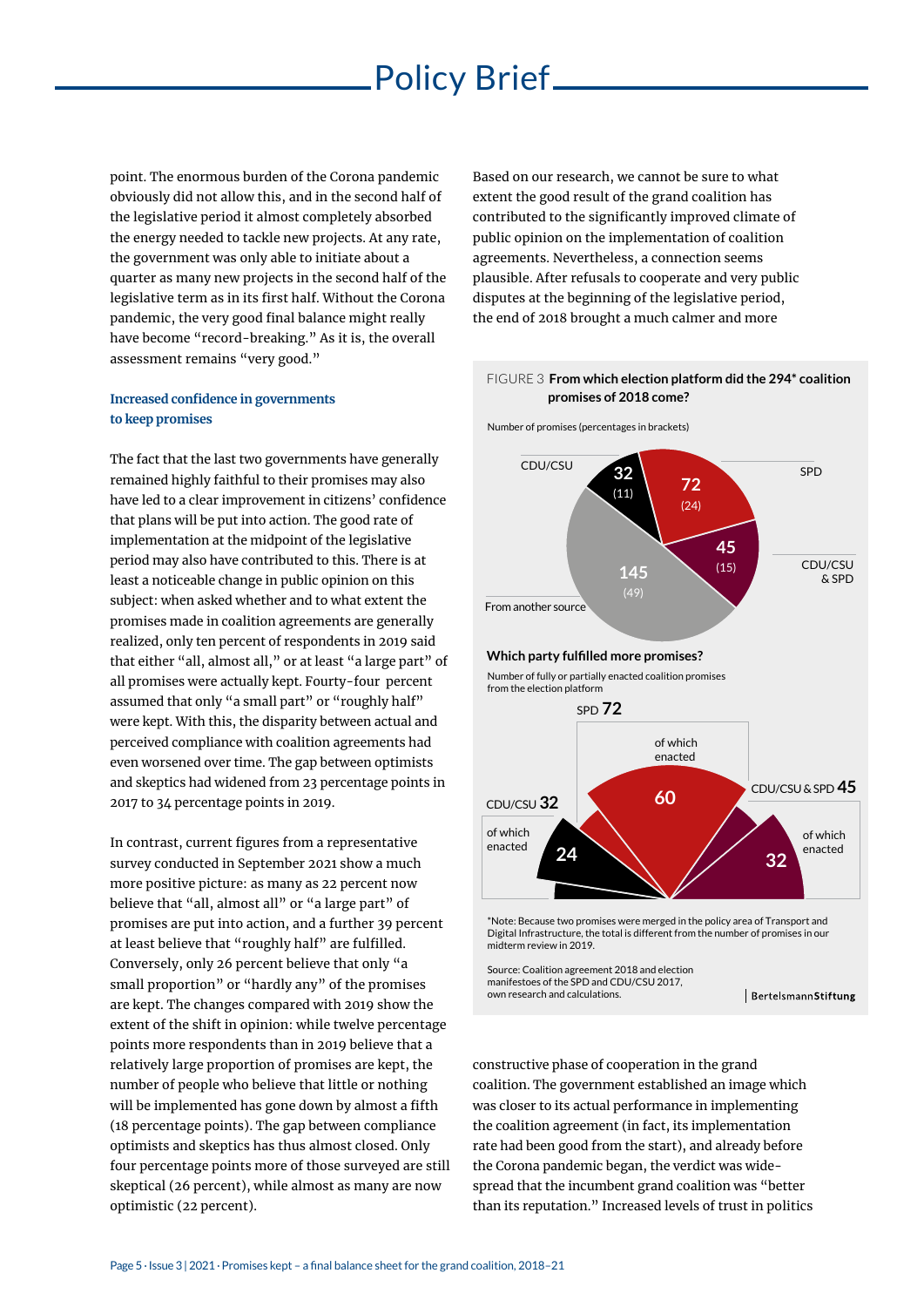and government, especially during the first phase of the pandemic, then additionally strengthened and corroborated this impression, without becoming euphoria or reversing the profound and fundamental desire for change before the 2021 federal election. Nevertheless, the fact that the incumbent government has remained highly faithful to the coalition agreement seems to have played its part in improving confidence levels and trust in government policy. And this shows that good coalition agreements are worthwhile. When they are implemented, they create a sense of commitment and build trust in the transparent, binding and reliable implementation of policy promises: an opportunity, also for future governments!

### **Comparing the balance sheets of the coalition partners**

This is an opportunity for multi-party governments in particular, in a system which seems to make it difficult for a party to implement a large proportion of its own program. Either the necessary compromises water down each party's ideas so that they become less recognizable in government policy, or the proportion of perfectly implemented election promises is too small to create a positive perception among voters of the party's faithfulness to its own promises. Good coalition agreements are therefore a double opportunity for all parties involved. On the one hand, elements of a party's own election program can be negotiated into them, and on the other, parties can profit from the faithful implementation of the government as a whole, of which they are a part. Judging by its consistently poor poll ratings for a long time before the election, the SPD did not seem to be able to do this in the current government, even though more of the projects anchored in the coalition agreement can be traced back to its election program: as many as 117 (40 percent) of the 294 individual promises in the coalition agreement can be found in the SPD's election program, and 72 are exclusively found there. In contrast, only 77 (26 percent) can be traced back to the election program of the CDU/CSU parties and only 32 of those exclusively. The SPD was thus able to incorporate noticeably more of its own program into the coalition agreement than the CDU/CSU.

But what about the implementation of these election promises? Here, too, the SPD tends to do better than its coalition partner: of the 72 exclusive SPD promises, 60 (83 percent) were implemented, while of the 32 exclusive CDU/CSU projects, only 24 (75 percent)

were put into action. So even though the CDU/CSU had incorporated fewer of its promises into the coalition agreement in the first place, its implementation rate was still slightly lower than that of the SPD. It is worth noting that 145 (49 percent) of the promises in the coalition agreement were not included in either of the two election programs.

On the one hand, this may be a consequence of the extraordinarily long and arduous process of forming a government. But it also shows that election programs are written within the logic of party competition, setting priorities in the election campaign. The actual legislative agenda is only defined after the election. Government policy does not only consist of implementing election programs, and additional, new content and goals are also generated in the negotiation process of forming a government. Coalition negotiations are therefore not simply for bringing together the election programs of individual parties. Of course, governance is also not just about implementing coalition agreements. Nevertheless, both election programs and coalition agreements are important instruments of communication, transparency and commitment, and when they are handled wisely and put into action, they create more space for trust between politicians and citizens. When it comes to stabilizing trust and attributing legitimacy in democracy, this is no small feat.

### **Comparing implementation records by department**

Comparing different departments' implementation rates also reveals differences. The first aspect that stands out is the very different number of pledges: almost 70 percent of all promises in the coalition agreement are distributed among only six out of 15 government departments. In absolute terms, most of the promises fall to the Federal Ministry of Interior, Building and Community (49), followed by Labor and Social Affairs (33), Health (32), Justice and Consumer Protection (29), Transport and Digital Infrastructure (28) and Environment, Nature Conservation and Nuclear Safety (27). The fewest coalition pledges were made in the areas of Culture (7), Economic Affairs and Energy (7), Economic Cooperation and Development (5) and Foreign Affairs (2).

Of the ministries with a large number of projects, the Federal Ministry of the Environment leads the way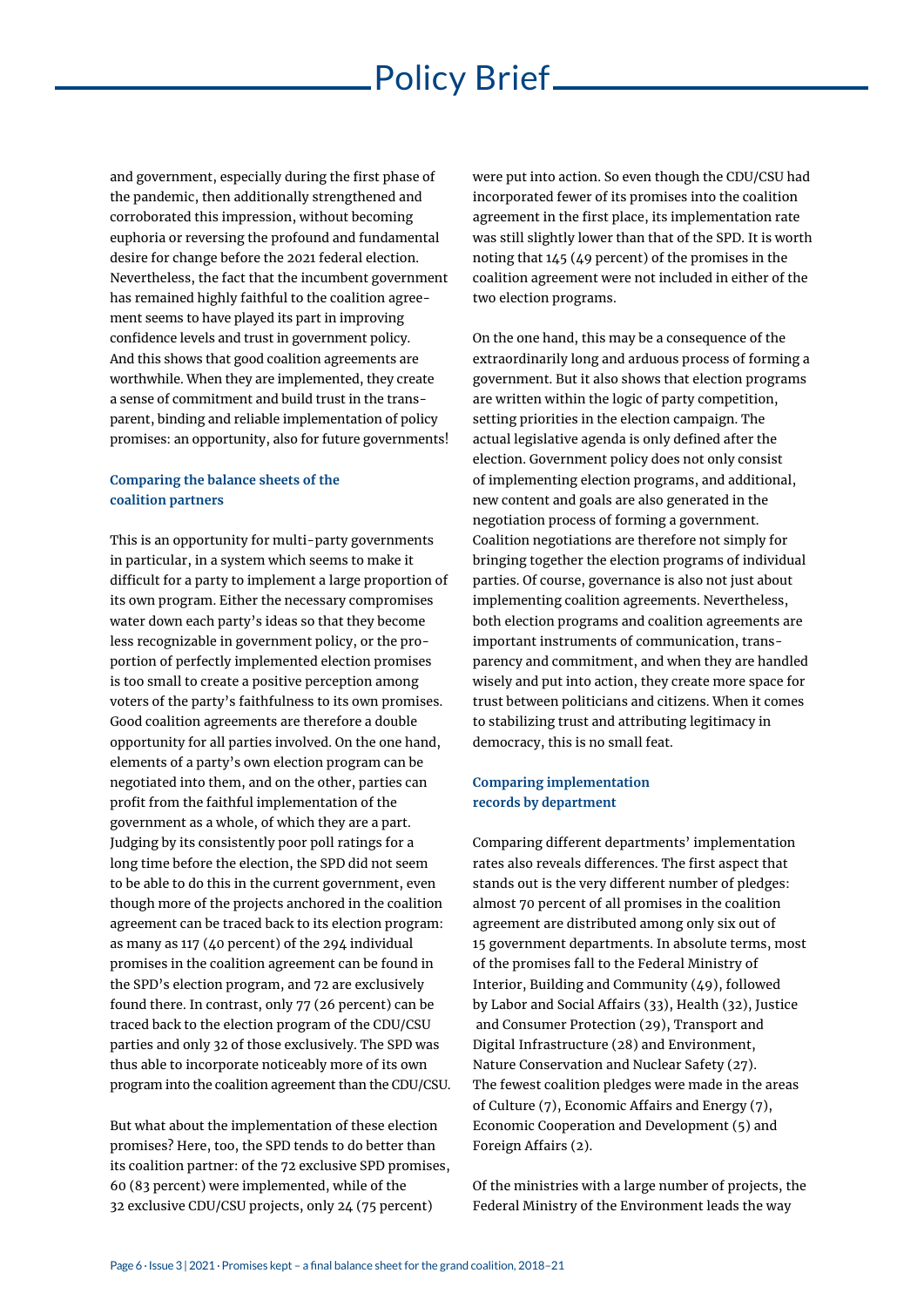with an implementation rate of 85 percent, alongside the Federal Ministry of the Interior with a rate of 80 percent. In the second half of the government's term in office, the front runner was the Federal Ministry of the Environment. Of the departments with fewer promises, the Federal Ministry of Defence (92 percent) and the Federal Ministry for Family Affairs (89 percent) were ahead. When it comes to unfulfilled promises, the Federal Ministry of Finance has the highest proportion of projects which were not put into action, though the unforeseen financial burdens of the Corona pandemic put it somewhat outside the competition. Apart from the Federal Foreign Office, which is also out of the running since it only has two promises partially fulfilled, the Federal Ministry of Food and Agriculture has the worst implementation record, with only four (36 percent) of a total of just eleven (4 percent) promises fully implemented and another four (36 percent) remaining unfulfilled.

| <b>POLICY AREAS</b>                                               | <b>NUMBER OF</b><br><b>PROMISES</b> |      | <b>COMPLETELY</b><br><b>FULFILLED</b> |      | <b>PARTIALLY</b><br><b>FULFILLED</b> |      | <b>NOT</b><br><b>FULFILLED</b> |      |
|-------------------------------------------------------------------|-------------------------------------|------|---------------------------------------|------|--------------------------------------|------|--------------------------------|------|
|                                                                   | abs. and in %                       |      | abs. and in %                         |      | abs. and in %                        |      | abs, and in %                  |      |
| Interior*                                                         | 49                                  | 17%  | 39                                    | 80%  | 2                                    | 4 %  | 7                              | 14 % |
| <b>Labor and Social Affairs</b>                                   | 33                                  | 11%  | 21                                    | 64 % | 3                                    | 9%   | 9                              | 27 % |
| Health                                                            | 32                                  | 11%  | 24                                    | 75%  | $\mathbf{1}$                         | 3%   | 7                              | 22%  |
| Justice and<br><b>Consumer Protection</b>                         | 29                                  | 10%  | 21                                    | 72%  | $\mathbf{1}$                         | 3%   | $\overline{7}$                 | 24 % |
| <b>Transport and</b><br><b>Digital Infrastructure</b>             | 28                                  | 10%  | 19                                    | 68%  | 2                                    | 7%   | 7                              | 25 % |
| <b>Environment, Nature Conservation</b><br>and Nuclear Safety     | 27                                  | 9%   | 23                                    | 85%  | $\mathbf 0$                          | 0%   | $\overline{4}$                 | 15 % |
| <b>Finance</b>                                                    | 19                                  | 6%   | 11                                    | 58%  | 0                                    | 0%   | 8                              | 42%  |
| <b>Family Affairs, Senior Citizens,</b><br><b>Women and Youth</b> | 18                                  | 6 %  | 16                                    | 89%  | $\Omega$                             | 0%   | $\overline{2}$                 | 11%  |
| <b>Education and</b><br>Research                                  | 13                                  | 4%   | 10                                    | 77%  | 0                                    | 0%   | 3                              | 23%  |
| <b>Defense</b>                                                    | 13                                  | 4 %  | 12                                    | 92%  | $\Omega$                             | 0%   | $\mathbf{1}$                   | 8%   |
| Food and<br>Agriculture                                           | 11                                  | 4%   | 4                                     | 36 % | 3                                    | 27%  | 4                              | 36 % |
| <b>Culture and Media</b>                                          | $\overline{7}$                      | 2%   | 5                                     | 71%  | $\Omega$                             | 0%   | $\overline{2}$                 | 29 % |
| <b>Economic Affairs and</b><br><b>Energy</b>                      | $\overline{7}$                      | 2%   | 6                                     | 86%  | $\Omega$                             | 0 %  | $\mathbf{1}$                   | 14 % |
| <b>Economic Cooperation and</b><br>Development                    | 5                                   | 2%   | 3                                     | 60%  | $\mathbf{1}$                         | 20%  | $\mathbf{1}$                   | 20%  |
| <b>Foreign Office</b>                                             | $\overline{2}$                      | 1%   | 0                                     | 0%   | 2                                    | 100% | 0                              | 0%   |
| Other/not assignable                                              | $\overline{1}$                      | 0%   | $\Omega$                              | 0%   | $\Omega$                             | 0%   | $\mathbf{1}$                   | 100% |
| Totals*                                                           | 294**                               | 100% | 214                                   | 73%  | 15                                   | 5 %  | 64                             | 22%  |

#### TABLE 1 **Fulfillment rates of the grand coalition 2018 to September 2021**

\* In the case of one promise, fulfillment could not be determined.

\*\* Note: Because two promises were merged in the policy area of Transport and Digital Infrastructure, the total is different from the number of promises in our midterm review in 2019.

Source: Coalition agreement 2018 (as of 26.09.2021), own research and calculations.

BertelsmannStiftung